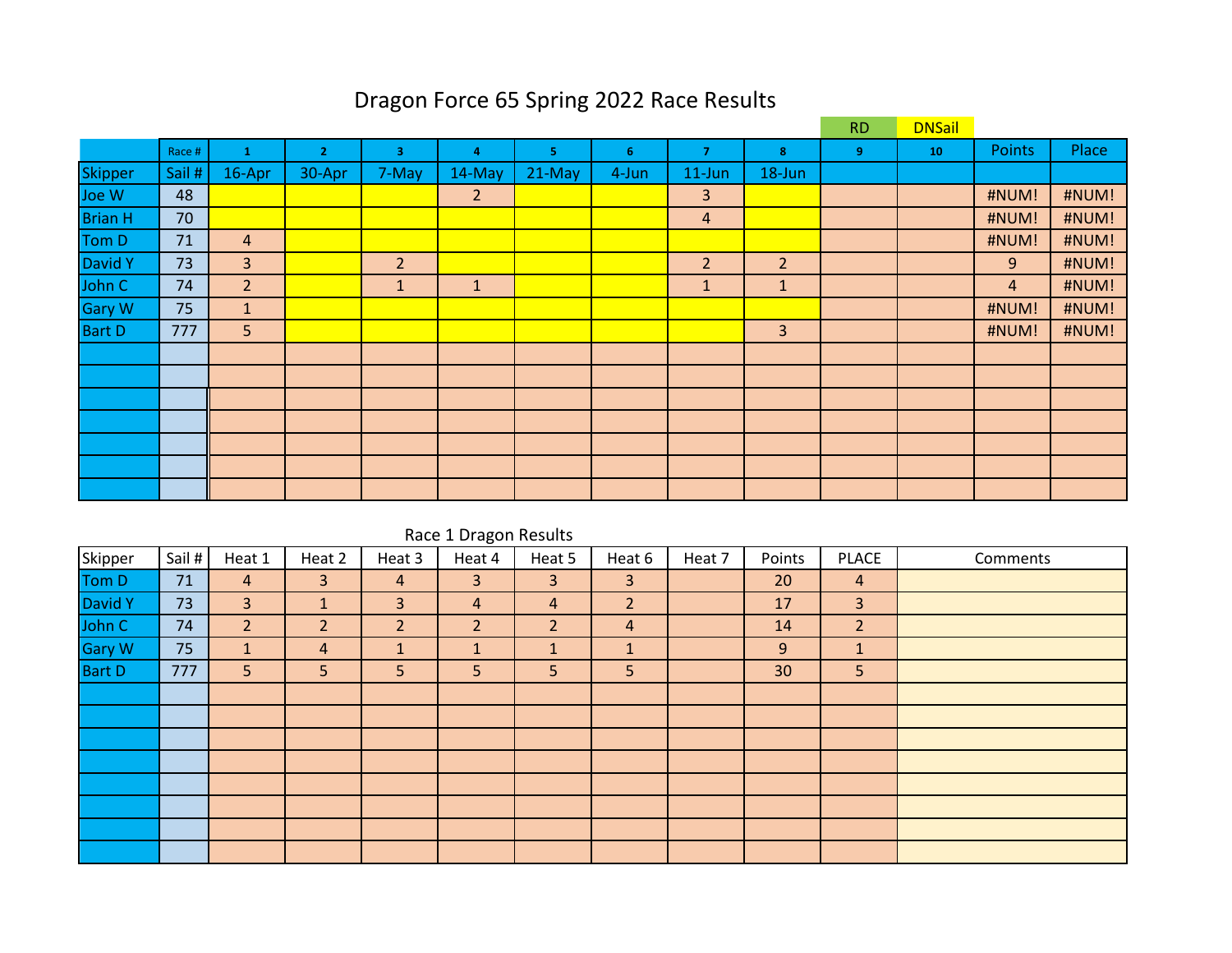| Skipper | Sail # | Heat 1         | Heat 2         | Heat 3         | ັ<br>Heat 4    | Heat 5         | Heat 6         | Heat 7 | Points | <b>PLACE</b>   | Comments |
|---------|--------|----------------|----------------|----------------|----------------|----------------|----------------|--------|--------|----------------|----------|
|         |        |                |                |                |                |                |                |        |        |                |          |
| David Y | 73     | $\overline{2}$ | $\overline{2}$ | $\overline{2}$ | $\overline{2}$ | $\overline{2}$ | $\overline{2}$ |        | 12     | $\overline{2}$ |          |
| John C  | 74     | $\mathbf{1}$   | $\mathbf{1}$   | $\mathbf{1}$   | $\mathbf{1}$   | $\mathbf{1}$   | $\mathbf{1}$   |        | 6      | $\mathbf{1}$   |          |
|         |        |                |                |                |                |                |                |        |        |                |          |
|         |        |                |                |                |                |                |                |        |        |                |          |
|         |        |                |                |                |                |                |                |        |        |                |          |
|         |        |                |                |                |                |                |                |        |        |                |          |
|         |        |                |                |                |                |                |                |        |        |                |          |
|         |        |                |                |                |                |                |                |        |        |                |          |
|         |        |                |                |                |                |                |                |        |        |                |          |
|         |        |                |                |                |                |                |                |        |        |                |          |
|         |        |                |                |                |                |                |                |        |        |                |          |
|         |        |                |                |                |                |                |                |        |        |                |          |

#### Race 2 Dragon Results

### Race 3 Dragon Results

| Skipper | Sail # | Heat 1 | Heat 2 | Heat 3 | Heat 4 | Heat 5 | Heat 6 | Heat 7 | Points       | PLACE        | Comments |
|---------|--------|--------|--------|--------|--------|--------|--------|--------|--------------|--------------|----------|
|         |        |        |        |        |        |        |        |        |              |              |          |
|         |        |        |        |        |        |        |        |        |              |              |          |
|         |        |        |        |        |        |        |        |        |              |              |          |
|         |        |        |        |        |        |        |        |        | $\mathbf{0}$ | $\mathbf{1}$ |          |
|         |        |        |        |        |        |        |        |        |              |              |          |
|         |        |        |        |        |        |        |        |        | $\mathbf{0}$ | $\mathbf{1}$ |          |
|         |        |        |        |        |        |        |        |        |              |              |          |
|         |        |        |        |        |        |        |        |        | $\mathbf{0}$ | $\mathbf{1}$ |          |
|         |        |        |        |        |        |        |        |        | $\mathbf{0}$ | $\mathbf{1}$ |          |
|         |        |        |        |        |        |        |        |        |              |              |          |
|         |        |        |        |        |        |        |        |        |              |              |          |
|         |        |        |        |        |        |        |        |        |              |              |          |
|         |        |        |        |        |        |        |        |        |              |              |          |

Race 4 Dragon Results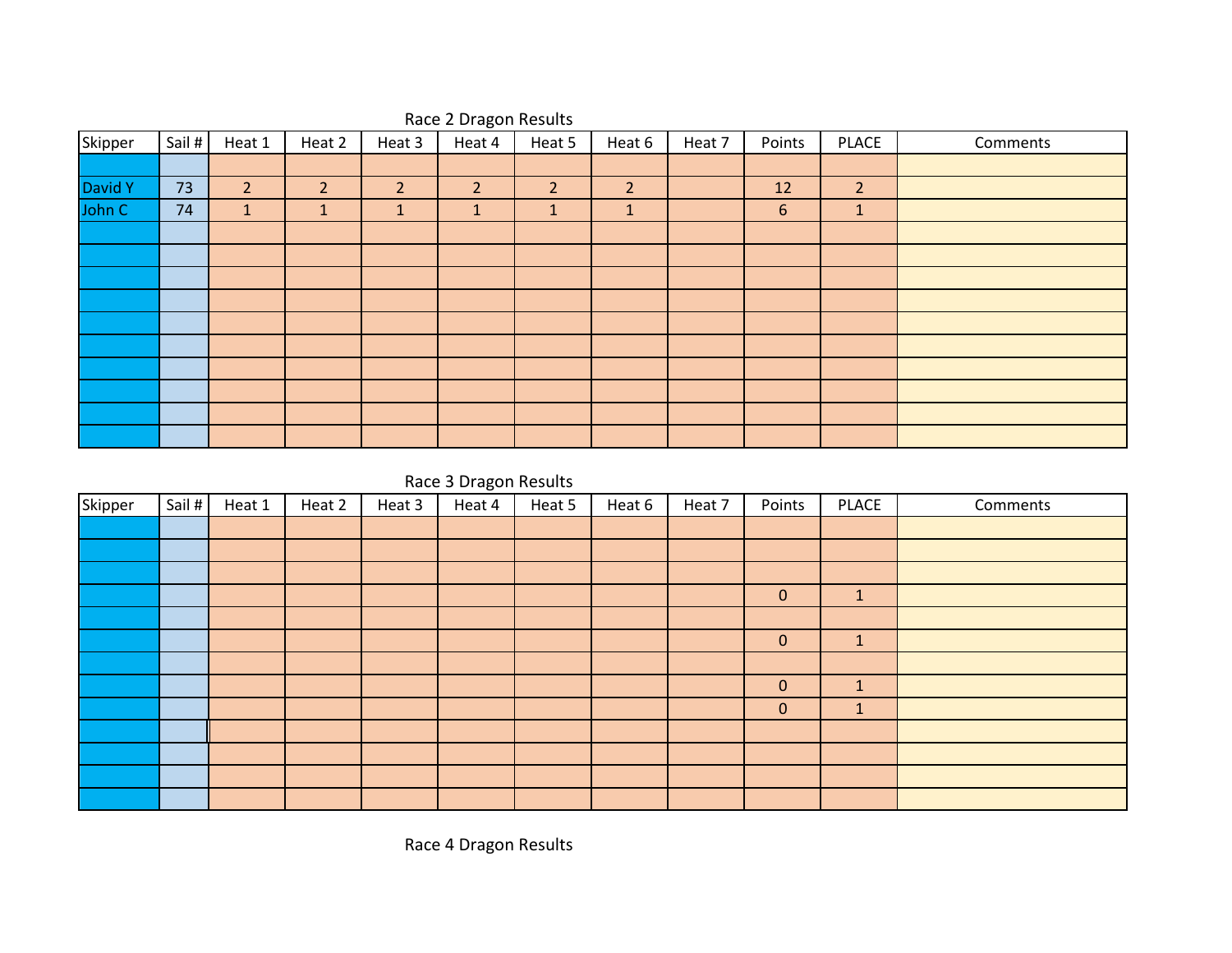| Skipper | Sail # | Heat 1         | Heat 2         | Heat 3         | Heat 4         | Heat 5         | Heat 6 | Heat 7 | Points | <b>PLACE</b>   | Comments |
|---------|--------|----------------|----------------|----------------|----------------|----------------|--------|--------|--------|----------------|----------|
| Joe W   | 48     | 2 <sup>1</sup> | $\overline{2}$ | 2 <sup>2</sup> | $\overline{2}$ | $\overline{2}$ |        |        | 10     | $\overline{2}$ |          |
|         |        |                |                |                |                |                |        |        |        |                |          |
|         |        |                |                |                |                |                |        |        |        |                |          |
| John C  | 74     | $\mathbf{1}$   | $\mathbf{1}$   | J.             | 1              | $\mathbf{1}$   |        |        | 5      | $\mathbf{1}$   |          |
|         |        |                |                |                |                |                |        |        |        |                |          |
|         |        |                |                |                |                |                |        |        |        |                |          |
|         |        |                |                |                |                |                |        |        |        |                |          |
|         |        |                |                |                |                |                |        |        |        |                |          |
|         |        |                |                |                |                |                |        |        |        |                |          |
|         |        |                |                |                |                |                |        |        |        |                |          |
|         |        |                |                |                |                |                |        |        |        |                |          |
|         |        |                |                |                |                |                |        |        |        |                |          |
|         |        |                |                |                |                |                |        |        |        |                |          |

#### Race 5 Dragon Results

| Skipper | Sail # | Heat 1 | Heat 2 | Heat 3 | $\overline{\phantom{0}}$<br>Heat 4 | Heat 5 | Heat 6 | Heat 7 | Points       | PLACE        | Comments |
|---------|--------|--------|--------|--------|------------------------------------|--------|--------|--------|--------------|--------------|----------|
|         |        |        |        |        |                                    |        |        |        |              |              |          |
|         |        |        |        |        |                                    |        |        |        | $\mathbf{0}$ | $\mathbf{1}$ |          |
|         |        |        |        |        |                                    |        |        |        |              |              |          |
|         |        |        |        |        |                                    |        |        |        | $\mathbf{0}$ | $\mathbf{1}$ |          |
|         |        |        |        |        |                                    |        |        |        | $\mathbf{0}$ | $\mathbf{1}$ |          |
|         |        |        |        |        |                                    |        |        |        | $\mathbf{0}$ | $\mathbf{1}$ |          |
|         |        |        |        |        |                                    |        |        |        |              |              |          |
|         |        |        |        |        |                                    |        |        |        | $\mathbf{0}$ | $\mathbf{1}$ |          |
|         |        |        |        |        |                                    |        |        |        |              |              |          |
|         |        |        |        |        |                                    |        |        |        |              |              |          |
|         |        |        |        |        |                                    |        |        |        |              |              |          |
|         |        |        |        |        |                                    |        |        |        |              |              |          |
|         |        |        |        |        |                                    |        |        |        |              |              |          |

Race 6 Dragon Results

| Skipper | Sail#' | Heat 1 | Heat 2 | $\sim$<br>Heat 5 | Heat 4 | Heat 5 | -<br>Heat 6 | Heat | Points | <b>PLACE</b> | Comments |
|---------|--------|--------|--------|------------------|--------|--------|-------------|------|--------|--------------|----------|
|         |        |        |        |                  |        |        |             |      |        |              |          |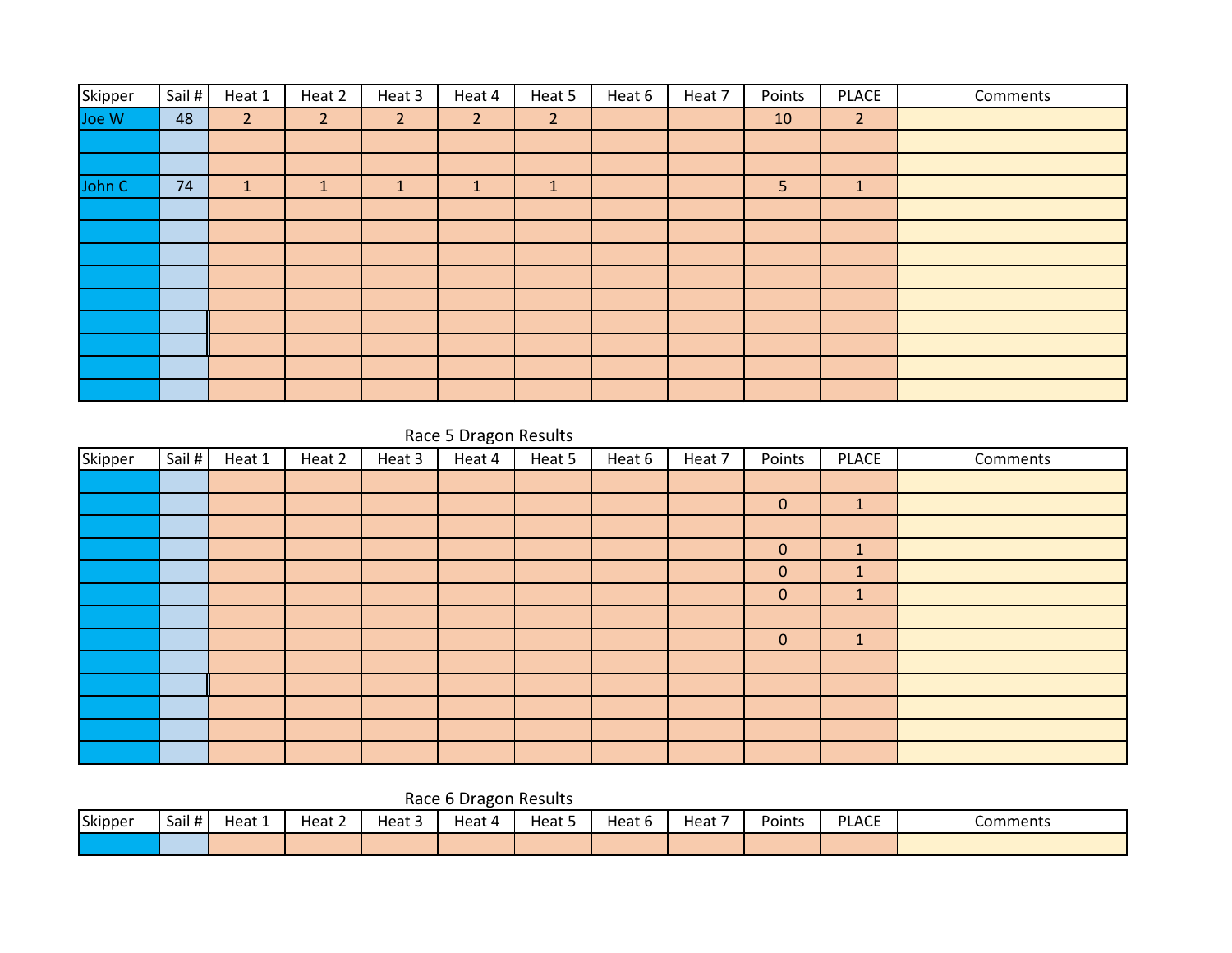|  |  |  |  | $\Omega$     |                                  |  |
|--|--|--|--|--------------|----------------------------------|--|
|  |  |  |  | $\mathbf{0}$ | $\blacktriangleleft$<br><b>L</b> |  |
|  |  |  |  | $\mathbf{0}$ | $\blacktriangleleft$<br>л.       |  |
|  |  |  |  | $\mathbf{0}$ | $\blacktriangleleft$<br>÷        |  |
|  |  |  |  | $\mathbf{0}$ | $\blacktriangleleft$<br>J.       |  |
|  |  |  |  | $\mathbf{0}$ | $\blacktriangleleft$<br>л.       |  |
|  |  |  |  |              |                                  |  |
|  |  |  |  |              |                                  |  |
|  |  |  |  | $\Omega$     | $\overline{\mathbf{A}}$          |  |
|  |  |  |  |              |                                  |  |
|  |  |  |  |              |                                  |  |
|  |  |  |  |              |                                  |  |

|                | Race 7 Dragon Results |                |                |                |                       |                |                |        |        |                |          |  |  |  |
|----------------|-----------------------|----------------|----------------|----------------|-----------------------|----------------|----------------|--------|--------|----------------|----------|--|--|--|
| Skipper        | Sail #                | Heat 1         | Heat 2         | Heat 3         | Heat 4                | Heat 5         | Heat 6         | Heat 7 | Points | <b>PLACE</b>   | Comments |  |  |  |
| Joe W          | 48                    | $\overline{4}$ | $\overline{a}$ | $\overline{4}$ | $\overline{2}$        | 2 <sup>1</sup> | 3              |        | 19     | $\overline{3}$ |          |  |  |  |
| <b>Brian H</b> | 70                    | $\overline{3}$ | 3              | $\overline{2}$ | 5 <sub>1</sub>        | 5 <sub>o</sub> | 5 <sup>5</sup> |        | 23     | $\overline{4}$ |          |  |  |  |
|                |                       |                |                |                |                       |                |                |        |        |                |          |  |  |  |
| David Y        | 73                    | $\overline{2}$ | $\overline{2}$ | 3              | $\overline{3}$        | $\mathbf{1}$   | $\mathbf{1}$   |        | 12     | $\overline{2}$ |          |  |  |  |
| John C         | 74                    | $\mathbf{1}$   | $\mathbf{1}$   | 1              | $\mathbf{1}$          | 3              | $\overline{2}$ |        | 9      | $\mathbf{1}$   |          |  |  |  |
|                |                       |                |                |                |                       |                |                |        |        |                |          |  |  |  |
|                |                       |                |                |                |                       |                |                |        |        |                |          |  |  |  |
|                |                       |                |                |                |                       |                |                |        |        |                |          |  |  |  |
|                |                       |                |                |                |                       |                |                |        |        |                |          |  |  |  |
|                |                       |                |                |                |                       |                |                |        |        |                |          |  |  |  |
|                |                       |                |                |                |                       |                |                |        |        |                |          |  |  |  |
|                |                       |                |                |                |                       |                |                |        |        |                |          |  |  |  |
|                |                       |                |                |                |                       |                |                |        |        |                |          |  |  |  |
|                |                       |                |                |                |                       |                |                |        |        |                |          |  |  |  |
|                |                       |                |                |                | Bass O.Bassen Basilla |                |                |        |        |                |          |  |  |  |

#### Race 8 Dragon Results

| Skipper | Sail # | Heat 1 | Heat 2 | Heat 3 | Heat 4 | Heat 5 | Heat 6 | Heat 7 | Points | PLACE | Comments |
|---------|--------|--------|--------|--------|--------|--------|--------|--------|--------|-------|----------|
|         |        |        |        |        |        |        |        |        |        |       |          |
|         |        |        |        |        |        |        |        |        |        |       |          |
|         |        |        |        |        |        |        |        |        |        |       |          |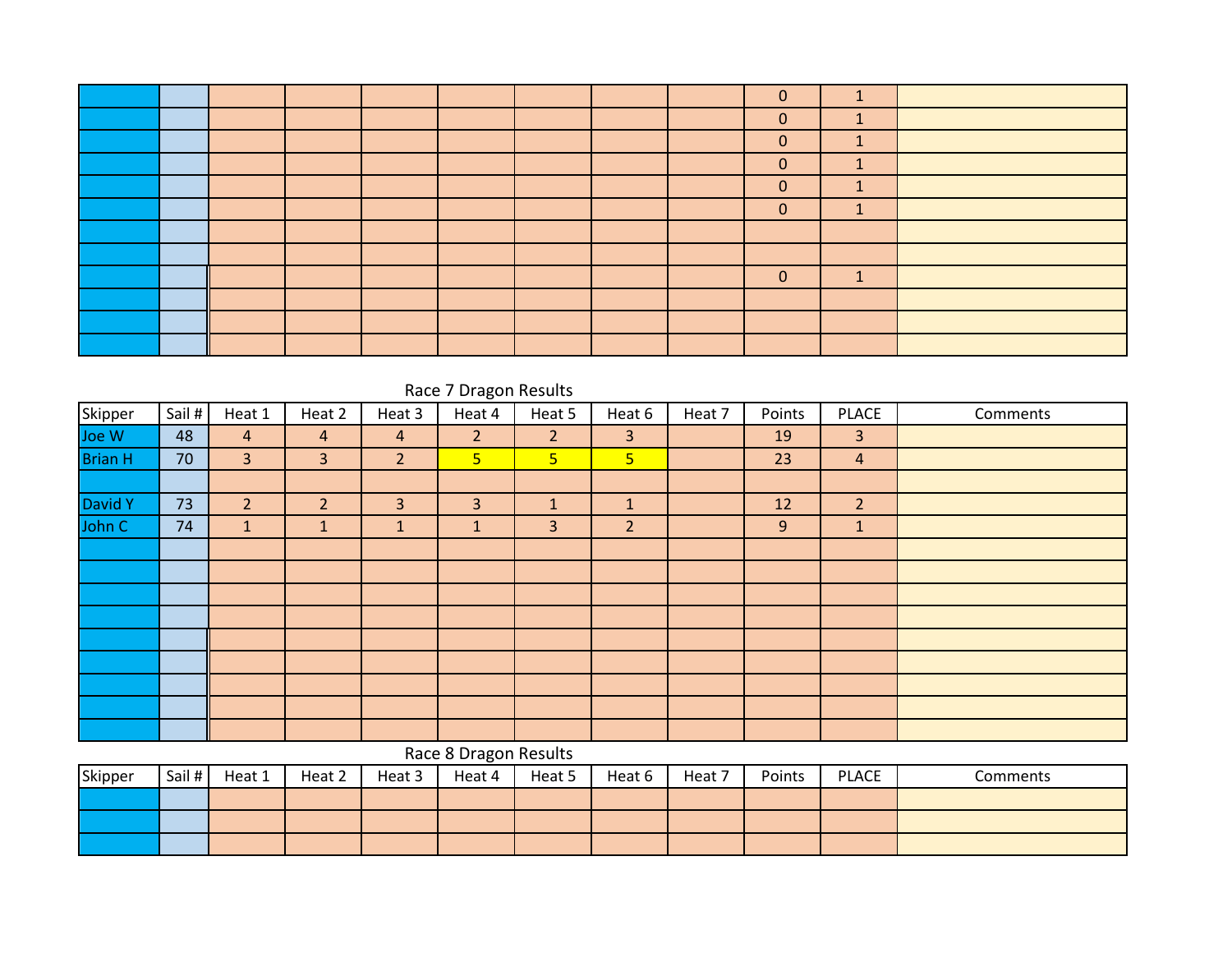|                   | 73  | 3                  | <sup>-</sup> |                   | ∍ | ∍ |              | 12 | <u>ີ</u><br>∠ |  |
|-------------------|-----|--------------------|--------------|-------------------|---|---|--------------|----|---------------|--|
| David Y<br>John C | 74  | $\mathcal{D}$<br>{ |              | 3                 |   |   |              | 9  |               |  |
|                   |     |                    |              |                   |   |   |              |    |               |  |
| <b>Bart D</b>     | 777 |                    | 3            | $\mathbf{\Omega}$ | 3 | 3 | $\mathbf{D}$ | 15 | 3             |  |
|                   |     |                    |              |                   |   |   |              |    |               |  |
|                   |     |                    |              |                   |   |   |              |    |               |  |
|                   |     |                    |              |                   |   |   |              |    |               |  |
|                   |     |                    |              |                   |   |   |              |    |               |  |
|                   |     |                    |              |                   |   |   |              |    |               |  |
|                   |     |                    |              |                   |   |   |              |    |               |  |
|                   |     |                    |              |                   |   |   |              |    |               |  |

## Race 9 Dragon Results

| Skipper | Sail # | Heat 1 | Heat 2 | Heat 3 | Heat 4 | Heat 5 | Heat 6 | Heat 7 | Points      | <b>PLACE</b> | Comments |
|---------|--------|--------|--------|--------|--------|--------|--------|--------|-------------|--------------|----------|
|         |        |        |        |        |        |        |        |        |             |              |          |
|         |        |        |        |        |        |        |        |        | $\mathbf 0$ | $\mathbf{1}$ |          |
|         |        |        |        |        |        |        |        |        | $\mathbf 0$ | $\mathbf{1}$ |          |
|         |        |        |        |        |        |        |        |        | $\mathbf 0$ | $\mathbf{1}$ |          |
|         |        |        |        |        |        |        |        |        |             |              |          |
|         |        |        |        |        |        |        |        |        |             |              |          |
|         |        |        |        |        |        |        |        |        | $\mathbf 0$ | $\mathbf{1}$ |          |
|         |        |        |        |        |        |        |        |        |             |              |          |
|         |        |        |        |        |        |        |        |        |             |              |          |
|         |        |        |        |        |        |        |        |        | $\pmb{0}$   | $\mathbf{1}$ |          |
|         |        |        |        |        |        |        |        |        |             |              |          |
|         |        |        |        |        |        |        |        |        |             |              |          |
|         |        |        |        |        |        |        |        |        |             |              |          |
|         |        |        |        |        |        |        |        |        |             |              |          |

### Race 10 Dragon Results

| Skipper | Sail # | Heat 1 | Heat 2 | Heat 3 | Heat 4 | Heat 5 | Heat 6 | Heat 7 | Points | <b>PLACE</b> | Comments |
|---------|--------|--------|--------|--------|--------|--------|--------|--------|--------|--------------|----------|
|         |        |        |        |        |        |        |        |        |        |              |          |
|         |        |        |        |        |        |        |        |        |        |              |          |
|         |        |        |        |        |        |        |        |        |        |              |          |